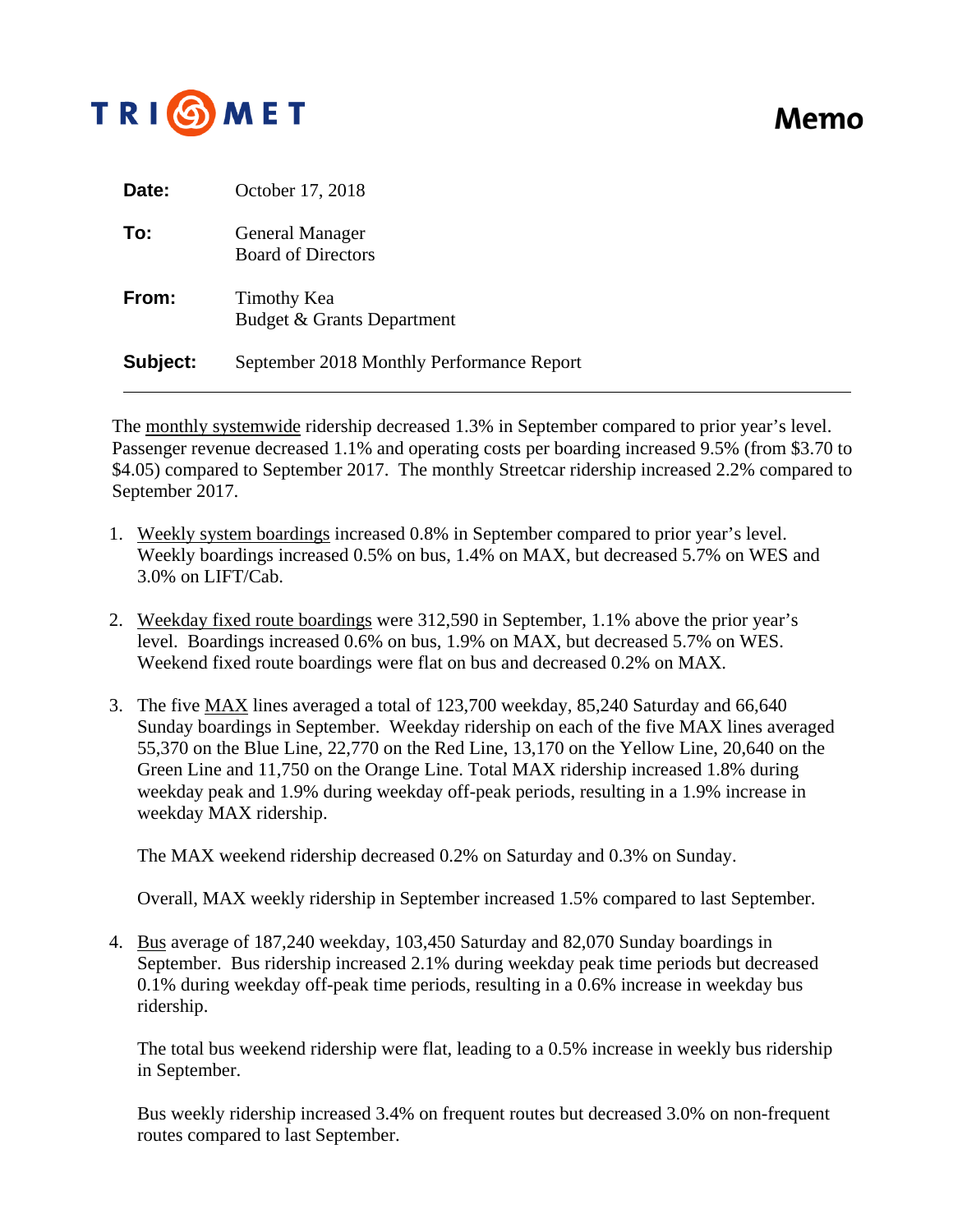- 5. WES averaged 1,650 daily boardings in September, 5.7% below the prior year's level. In September, WES operated with 27 late trains, zero trains out of service, zero missed pullouts and one vehicle mechanical failure resulting in a 95.6% of trips made on time. WES train runs every 30 minutes on weekdays during the morning and afternoon rush hours and considered on-time if it arrives at the destination platform (Beaverton TC to Wilsonville) within 4 minutes of the published arrival time.
- 6. Weekly LIFT/Cab boardings decreased 3.0% in September. The weekday boardings decreased 3.8%, but increased 3.0% on the weekend compared to prior year's level.
- 7. September passenger revenues were \$8.9 million, which is1.1% or \$99,600 below the prior year level.
- 8. Fixed Route Operating costs/boarding measures the direct cost of providing each ride. Operations costs are expenses for labor, energy and expendable supplies to provide transit service and to maintain vehicles and plant facilities. The average fixed route operating costs per boarding increased from \$3.33 to \$3.68, or 10.5% compared to September 2017.
- 9. Weekday Streetcar boardings averaged 3,612 on A-Loop, 3,064 on B-Loop and 8,751 on North South (NS) line in September. The weekday boardings increased 1.1% on A-Loop, 6.4% on NS, but decreased 1.3% on B-Loop compared to last September.

The Streetcar On-Time Performance for A-Loop, B-Loop and NS line are 83.0%, 80.0% and 84.0% respectively. Streetcar is owned by the City of Portland and operated by TriMet.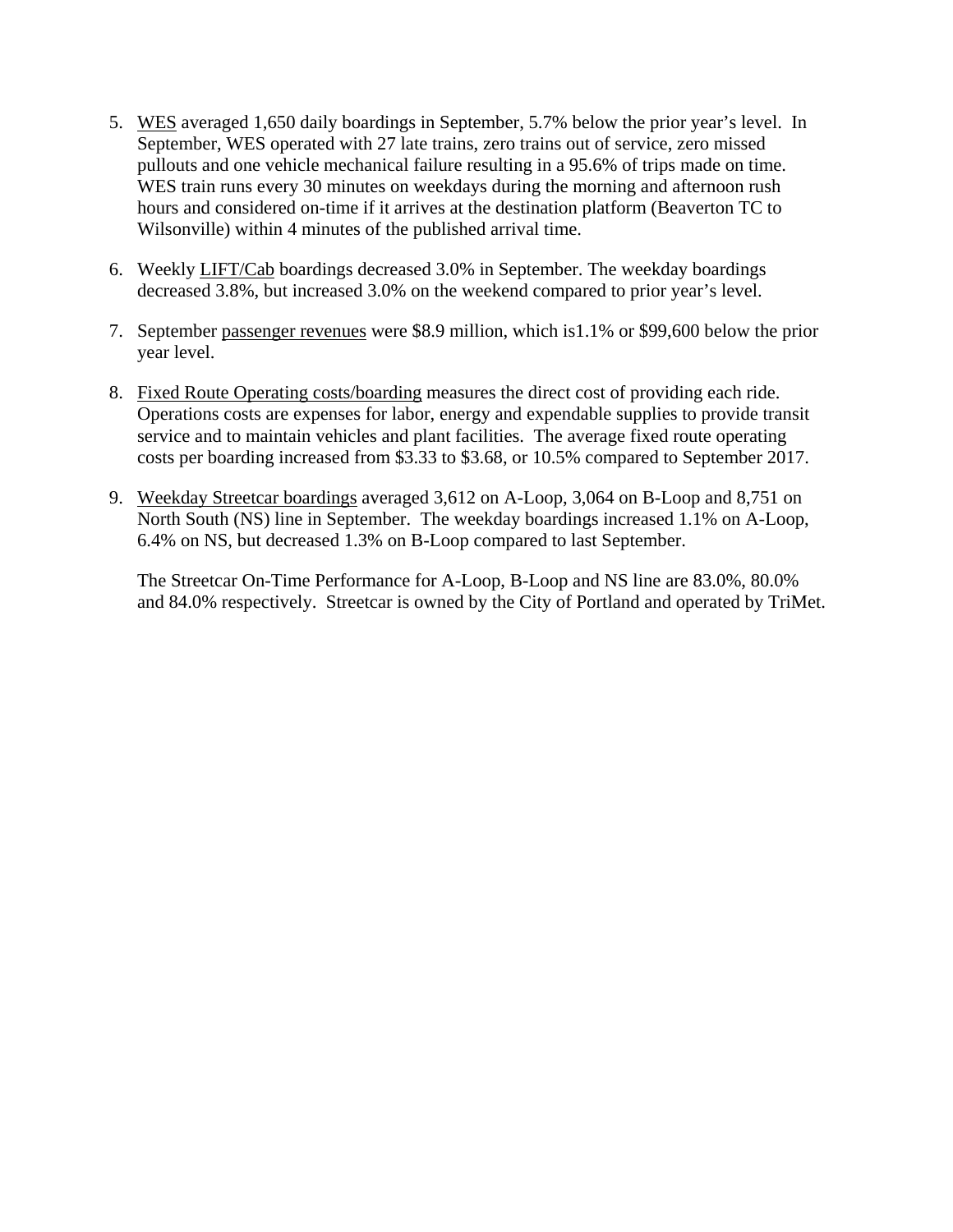| <b>SYSTEM RIDERSHIP SUMMARY</b>           |           |           |                 | <b>FY19-TD</b> |                |          |
|-------------------------------------------|-----------|-----------|-----------------|----------------|----------------|----------|
| <b>Measure</b>                            | Sep 18    |           | Sep 17 % Change |                | <b>FY18-TD</b> | % Change |
| <b>Avg Weekday Boardings</b>              |           |           |                 |                |                |          |
| <b>Fixed Route</b>                        |           |           |                 |                |                |          |
| <b>Bus-Other Service</b>                  | 85,710    | 88,000    | $-2.6%$         | 84,533         | 84,910         | $-0.4%$  |
| Bus-Frequent Service*                     | 101,530   | 98,100    | 3.5%            | 94,813         | 94,770         | 0.0%     |
| <b>Subtotal All Bus</b>                   | 187,240   | 186,100   | 0.6%            | 179,347        | 179,680        | $-0.2%$  |
| <b>MAX</b>                                | 123,700   | 121,400   | 1.9%            | 122,723        | 122,370        | 0.3%     |
| <b>Commuter Rail</b>                      | 1,650     | 1,750     | $-5.7%$         | 1,620          | 1,700          | $-4.7%$  |
| <b>Fixed Route Total</b>                  | 312,590   | 309,300   | 1.1%            | 303,690        | 303,750        | 0.0%     |
| Paratransit                               |           |           |                 |                |                |          |
| LIFT& Cabs                                | 3,416     | 3,550     | $-3.8%$         | 3,376          | 3,406          | $-0.9%$  |
| <b>System Total</b>                       | 316,006   | 312,830   | 1.0%            | 307,066        | 307,156        | $0.0\%$  |
| <b>Avg Weekly Boardings</b>               |           |           |                 |                |                |          |
| <b>Fixed Route</b>                        |           |           |                 |                |                |          |
| <b>Bus-Other Service</b>                  | 493,900   | 509,100   | $-3.0%$         | 490,755        | 493,673        | $-0.6%$  |
| Bus-Frequent Service*                     | 627,800   | 607,000   | 3.4%            | 589,727        | 590,967        | $-0.2%$  |
| <b>Subtotal All Bus</b>                   | 1,121,700 | 1,116,100 | 0.5%            | 1,080,482      | 1,084,640      | $-0.4%$  |
| <b>MAX</b>                                | 770,400   | 759,400   | 1.4%            | 766,940        | 767,343        | $-0.1%$  |
| <b>Commuter Rail</b>                      | 8,250     | 8,750     | $-5.7%$         | 8,100          | 8,525          | $-5.0%$  |
| <b>Fixed Route Total</b>                  | 1,900,350 | 1,884,240 | 0.9%            | 1,855,522      | 1,860,508      | $-0.3%$  |
| Frequent Bus % of Total Bus               | 56.0%     | 54.4%     | 1.6%            | 54.6%          | 54.5%          | 0.1%     |
| Paratransit                               |           |           |                 |                |                |          |
| LIFT & Cabs                               | 19,337    | 19,942    | $-3.0%$         | 19,125         | 19,252         | $-0.7%$  |
| <b>System Total</b>                       | 1,919,687 | 1,904,182 | 0.8%            | 1,874,647      | 1,879,760      | $-0.3%$  |
| <b>Operations Cost / Boarding Ride **</b> |           |           |                 |                |                |          |
| <b>Fixed Route</b>                        |           |           |                 |                |                |          |
| <b>Bus-Other Service</b>                  | \$4.71    | \$4.38    | 7.53%           | \$4.63         | \$4.25         | 8.94%    |
| <b>Bus-Frequent Service*</b>              | \$3.45    | \$3.19    | 8.15%           | \$3.36         | \$3.10         | 8.39%    |
| <b>Subtotal All Bus</b>                   | \$4.00    | \$3.73    | 7.24%           | \$3.93         | \$3.62         | 8.56%    |
| <b>MAX</b>                                | \$3.06    | \$2.61    | 17.24%          | \$2.99         | \$2.65         | 12.83%   |
| <b>Commuter Rail</b>                      | \$18.66   | \$16.48   | 13.23%          | \$16.32        | \$16.50        | $-1.09%$ |
| <b>Fixed Route Total</b>                  | \$3.68    | \$3.33    | 10.51%          | \$3.59         | \$3.28         | 9.45%    |
| Paratransit                               |           |           |                 |                |                |          |
| LIFT & Cabs                               | \$41.82   | \$39.19   | 6.71%           | \$39.44        | \$37.95        | 3.93%    |
| <b>System Total</b>                       | \$4.05    | \$3.70    | 9.46%           | \$3.95         | \$3.63         | 8.82%    |
|                                           |           |           |                 |                |                |          |

\* Frequent Bus lines are those operating at headways of 15 minutes or less.

All other bus lines, plus special services are included under "Other Bus Services".

\*\* Operations Cost: Expenses for labor, energy and expendable supplies required to provide transit service and maintain vehicles and plant facilities. Does not include General and Administrative, interest or depreciation.

TK

**i**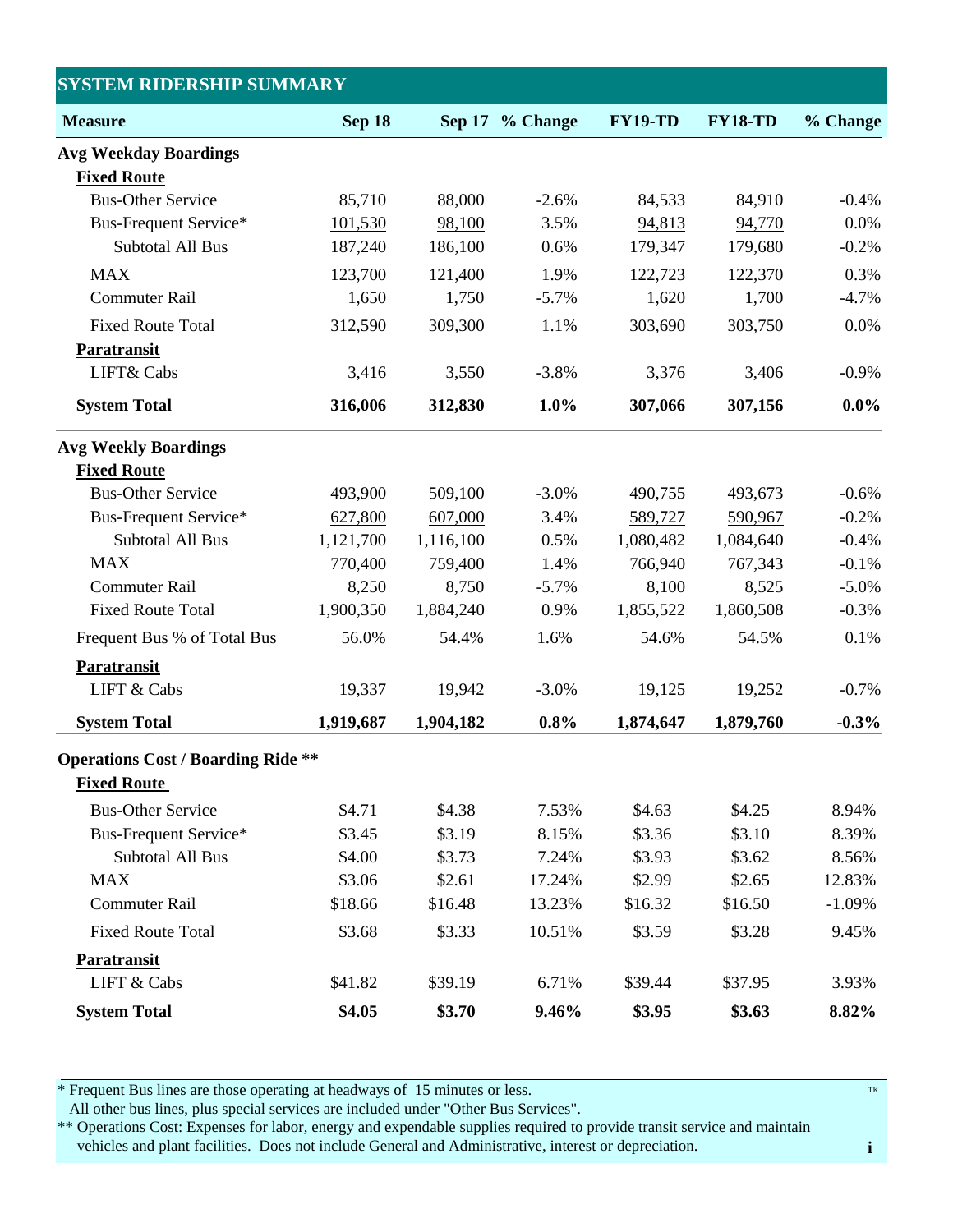| <b>KEY INDICATOR PERFORMANCE REPORT (FIXED ROUTE)</b>  |          |               |           |                |                |          |  |
|--------------------------------------------------------|----------|---------------|-----------|----------------|----------------|----------|--|
|                                                        | Sep 18   | <b>Sep 17</b> | % Change  | <b>FY19-TD</b> | <b>FY18-TD</b> | % Change |  |
| Ridership (Bus, MAX, WES)                              |          |               |           |                |                |          |  |
| Avg. Weekday Boarding Rides                            | 312,590  | 309,300       | 1.06%     | 303,690        | 303,760        | $-0.02%$ |  |
| Avg. Weekday Originating Rides                         | 243,263  | 240,649       | 1.09%     | 236,400        | 236,430        | $-0.01%$ |  |
| Monthly Boarding Rides/Rev. Hour                       | 52.15    | 53.81         | $-3.09%$  | 51.98          | 54.00          | $-3.74%$ |  |
| <b>Revenue &amp; Cost Efficiency (Bus, MAX, WES)</b>   |          |               |           |                |                |          |  |
| Passenger Revenue/System Cost                          | 23.30%   | 26.19%        | $-2.88%$  | 23.89%         | 26.99%         | $-3.10%$ |  |
| <b>System Cost/Boarding Ride</b>                       | \$4.85   | \$4.36        | 11.24%    | \$4.68         | \$4.28         | 9.35%    |  |
| System Cost/Vehicle Hour<br>(Adj. CPI to Prior Year)   | \$182.59 | \$175.14      | 4.25%     | \$176.45       | \$172.46       | 2.31%    |  |
| <b>Labor Productivity (Bus, MAX, WES)</b>              |          |               |           |                |                |          |  |
| Bus & Rail Operator<br>Attendance                      | 89.85%   | 89.39%        | 0.46%     | 89.74%         | 89.59%         | 0.15%    |  |
| Bus & Rail Maintenance<br>Attendance                   | 94.96%   | 94.53%        | 0.43%     | 94.77%         | 94.29%         | 0.48%    |  |
| WES Maintenance & Admin<br>Attendance                  | 96.09%   | 97.83%        | $-1.74%$  | 95.43%         | 94.01%         | 1.41%    |  |
| <b>Weekly Boarding Rides</b><br>Per Full Time Employee | 638.4    | 669.3         | $-4.61%$  | 625.4          | 660.3          | $-5.28%$ |  |
| <b>Service Supplied (Bus, MAX, WES)</b>                |          |               |           |                |                |          |  |
| <b>Bus Miles Between Mechanical</b>                    |          |               |           |                |                |          |  |
| Failures - Lost Service                                | 12,815   | 14,660        | $-12.59%$ | 13,840         | 14,148         | $-2.18%$ |  |
| Bus Collisions/100,000 Miles                           | 2.75     | 3.21          | $-14.33%$ | 2.87           | 2.83           | 1.41%    |  |
| <b>Bus % Maintained Pullouts</b>                       | 99.91%   | 99.97%        | $-0.06%$  | 99.85%         | 99.92%         | $-0.07%$ |  |
| Bus On-Time Performance(1)                             | 85.80%   | 82.60%        | 3.20%     | 85.67%         | 83.33%         | 2.33%    |  |
| MAX Car Miles/Svc Delay Defects(2)                     | 10,594   | 9,852         | 7.53%     | 10,802         | 8,613          | 25.41%   |  |
| MAX Collisions/100,000 Miles                           | 1.31     | 0.80          | 63.75%    | 1.37           | 1.29           | 6.20%    |  |
| <b>MAX % Maintained Pullouts</b>                       | 100.00%  | 100.00%       | 0.00%     | 99.89%         | 99.98%         | $-0.09%$ |  |
| MAX On-Time Performance(1)                             | 89.20%   | 87.20%        | 2.00%     | 87.83%         | 85.57%         | 2.27%    |  |
| WES Miles/Relevant Failure                             | 8,938    | 4,704         | 90.01%    | 9,780          | 9,682          | 1.01%    |  |
| <b>WES Collisions</b>                                  | 0.00     | 0.00          | N/A       | 0.00           | 0.00           | N/A      |  |
| WES % Maintained Trips                                 | 100.00%  | 100.00%       | 0.00%     | 99.01%         | 98.02%         | 0.99%    |  |
| WES On-Time Performance(1)                             | 95.60%   | 97.50%        | $-1.90%$  | 92.70%         | 93.47%         | $-0.77%$ |  |

(1) By departures at route timepoints  $T<sup>K</sup>$ 

**ii** (2) Eff. Jan 2017, MAX car miles divided by in-service delays(>5 mins w/mech incident) and mainline failures(out of service).